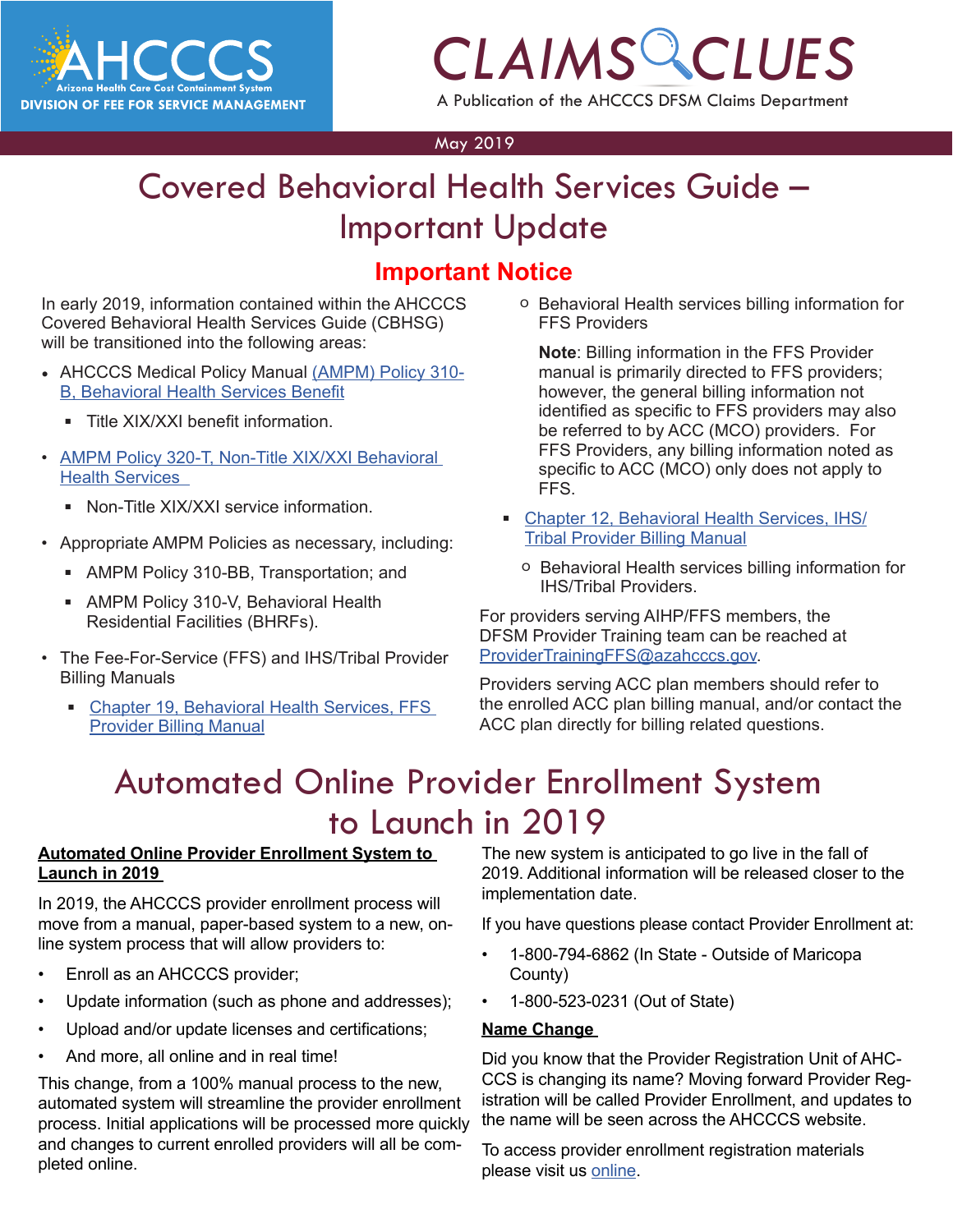## Training Opportunities

#### **Technical Assistance webinar**

A Technical Assistance webinar for provider's subject to EVV requirements will be held on Thursday, May 9, 2019 from 4  $pm - 5$  pm.

The webinar can be accessed by following the below link:

Webex Link: Join Webex meeting Meeting ID Number: 801013290 Password: UKBJK89n Call in Number: (US) +1 240-454-0879 (toll) Call in Access Code: 801 013 290

For those providers new to using Webex, instructions on how to access and use Webex can be found on the [AHCCCS website](https://www.azahcccs.gov/AHCCCS/Downloads/EVV/WebexInstructions.pdf).

#### **Behavioral Health Residential Facility (BHRF) Prior Authorization Submission Training**

- How to submit a PA request for BHRF providers. *Webex Only*
- May 14, 2019; Tuesday 10:30 AM-12:00 PM
- June 11, 2019; Tuesday 10:30 AM-12:00 PM

### **General Direct Care Agency (DCA) Worker Training: Audit Tool**

- The purpose of this training is to ensure the safety of members and the Quality of Care they are receiving. *Webex Only*
- May 15, 2019; Tuesday 10:30am 11:30am
- June 04, 2019; Tuesday 10:00am 11:00am

*[continued on page 6](#page-5-0)*

## Electronic Visit Verification Differential Adjusted Payment Notice (DUE 05/20/19)

Beginning in 2020, AHCCCS will require Medicaid providers of personal care and home health services to use Electronic Visit Verification (EVV) pursuant to Section 1903 of the Social Security Act (42 U.S.C. 1396b). EVV is an electronic based system that verifies when caregiver visits occur and documents the precise time services begin and end. It ensures that members receive their medically necessary services. AHCCCS has selected Sandata Technologies LLC to deliver the statewide EVV system that will be made available to all service providers required to use EVV. Service providers may choose to use an alternate EVV system vendor (at their own cost) and must interface with the statewide system as a data aggregator. More information on AHCCCS' plans for EVV is outlined on the [AHCCCS website](https://www.azahcccs.gov/EVV).

**AHCCCS is requesting service providers, subject to EVV, complete the survey to inform readiness activities to support successful implementation of the EVV system. Providers that complete the sur-**

**vey in its entirety and submit it by 05/20/19 will be eligible for a Differential Adjusted Payment (DAP) of 1.0% for all services subject to EVV for dates of service 10/01/2019 – 09/30/2020. This means service providers will receive a 1% increase to their current rate for services during the period of 10/01/2019 – 09/30/2020.** 

**The survey may be found [here.](https://www.surveymonkey.com/r/LXTL2JX)**

*The DAP is intended to incentivize providers to help AHCCCS and Sandata Technologies LLC prepare for the implementation of EVV. The DAP is separate and apart from the State's plans to fund the EVV system. More information on the State's plans to fund the EVV system may be found on the [AHCCCS website.](http://www.azahcccs.gov/evv)*

For assistance in completing the survey, please email [EVV@azahcccs.gov](mailto:EVV@azahcccs.gov) prior to the 05/20/19 deadline submission date.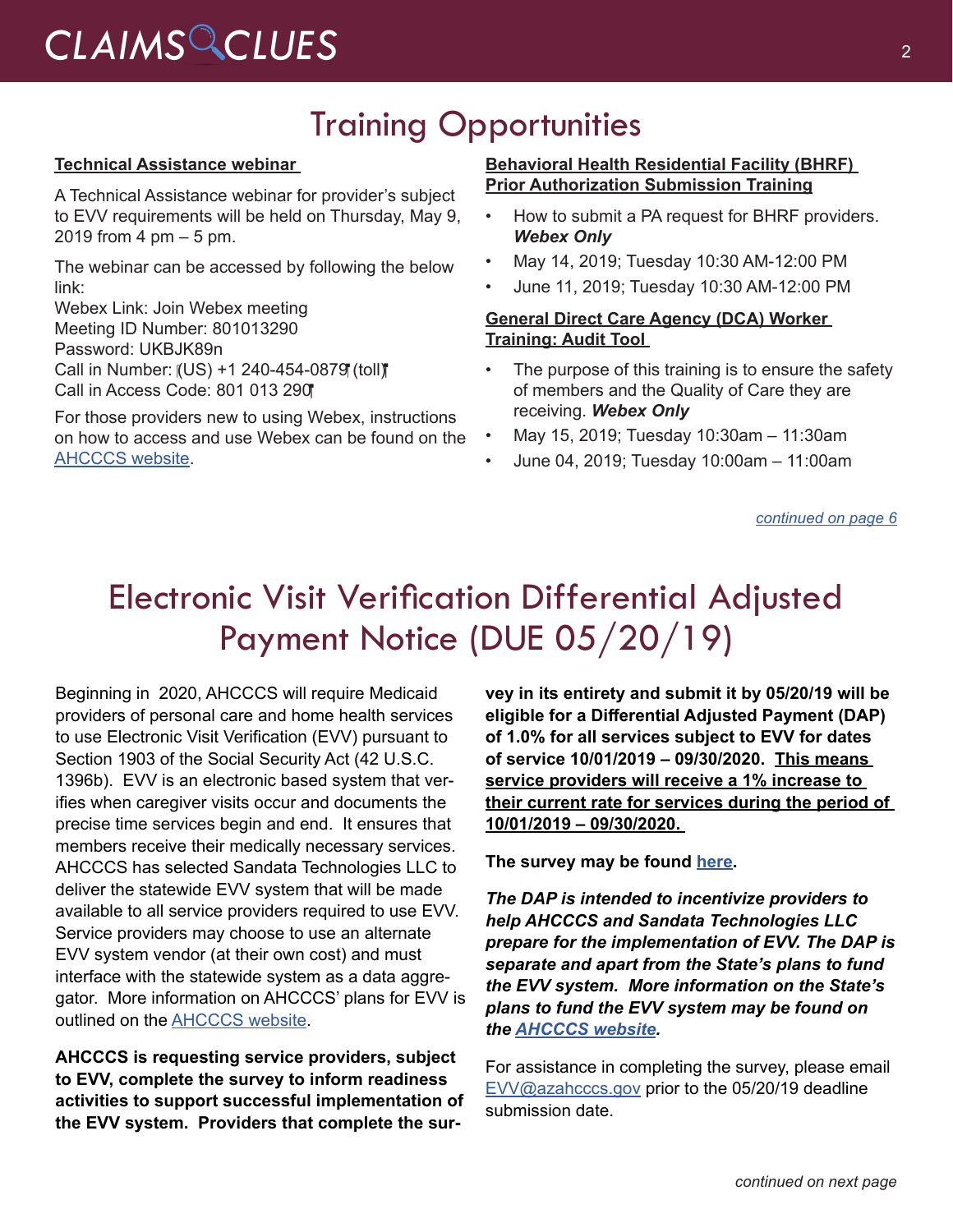# CLAIMS CLUES<sup>3</sup>

## Electronic Visit Verification Differential Adjusted Payment Notice (DUE 05/20/19) Continued

The EVV DAP is applicable to the following provider types, service codes and Places of Service (POS) only when in combination with each other. A qualifying service must be provided by a qualifying provider type and POS in order to qualify for the DAP.

| <b>Provider Description</b>               | <b>Provider Type</b> |
|-------------------------------------------|----------------------|
| Attendant Care Agency                     | <b>PT 40</b>         |
| <b>Behavioral Outpatient Clinic</b>       | <b>PT 77</b>         |
| <b>Community Service Agency</b>           | PT <sub>A3</sub>     |
| Fiscal Intermediary                       | PT FI                |
| Habilitation Provider                     | PT 39                |
| Home Health Agency                        | <b>PT 23</b>         |
| <b>Integrated Clinic</b>                  | PT IC                |
| Non-Medicare Certified Home Health Agency | PT 95                |
| Private Nurse                             | PT 46                |

| <b>Place of Service Description</b> | <b>POS Code</b> |
|-------------------------------------|-----------------|
| Home                                | 12              |
| <b>Assisted Living Facility</b>     | 13              |
| Other                               |                 |

| <b>Service</b>                                                                                                                 | <b>HCPCS Service Codes</b>                                                                 | <b>DDD FOCUS Codes</b> |  |
|--------------------------------------------------------------------------------------------------------------------------------|--------------------------------------------------------------------------------------------|------------------------|--|
| <b>Attendant Care</b>                                                                                                          | S5125                                                                                      | ATC                    |  |
| <b>Companion Care</b>                                                                                                          | S5135                                                                                      |                        |  |
| Habilitation (Hourly)                                                                                                          | T2021                                                                                      | HAH, HAI               |  |
| Home Health Services (aide, therapy, and part-time/intermittent nursing services)                                              |                                                                                            |                        |  |
| Nursing<br>Home Health Aide<br><b>Physical Therapy</b><br>Occupational Therapy<br><b>Respiratory Therapy</b><br>Speech Therapy | G0299 and G0300<br>T1021<br>G0151 and S9131<br>G0152 and S9129<br>S5181<br>G0153 and S9128 |                        |  |
| Private Duty Nursing (continuous nursing services)                                                                             | S9123 and S9124                                                                            | HN1, HNR               |  |
| Homemaker                                                                                                                      | S5130                                                                                      | <b>HSK</b>             |  |
| <b>Personal Care</b>                                                                                                           | T1019                                                                                      |                        |  |
| Respite                                                                                                                        | S5150 and S5151                                                                            | RSP, RSD               |  |
| <b>Skills Training and Development</b>                                                                                         | H <sub>2014</sub>                                                                          |                        |  |

### **AHCCCS EVV Updates**

AHCCCS has selected Sandata Technologies, LLC as the statewide EVV vendor. However, the contract award is contingent upon approval from the Centers for Medicare and Medicaid Services (CMS) and the Arizona Department of Administration, Arizona Strategic Enterprise Technology (ADOA-ASET). Barring approval from CMS and ADOA-ASET, AHCCCS will be in a position to execute the contract with Sandata Technologies, LLC on or before June 1. 2019 and the date is subject to change.

Please make sure to sign up for the Constant Contact email notification to receive updates on recent EVV developments and next steps for the provider community. [Sign up for the email notifications.](https://visitor.r20.constantcontact.com/manage/optin?v=001gF-kjPbNwUkjAeak65PHSjUBP_Tgml8CILKS9ReiEdZCY4JUnbBS79q4-civlh9RxQOvuVRrN_DI0ZtU1HOe0qX6HrfOrfT4BMOfBKccmiPqKlg_B3eNqXUpRS-4GyW5dbzICoL7H3neOX0BtdYXzHEJgfQaRV8ZM7Wk0_04AuMbUqAOFFVsktd6t1DUzsI1)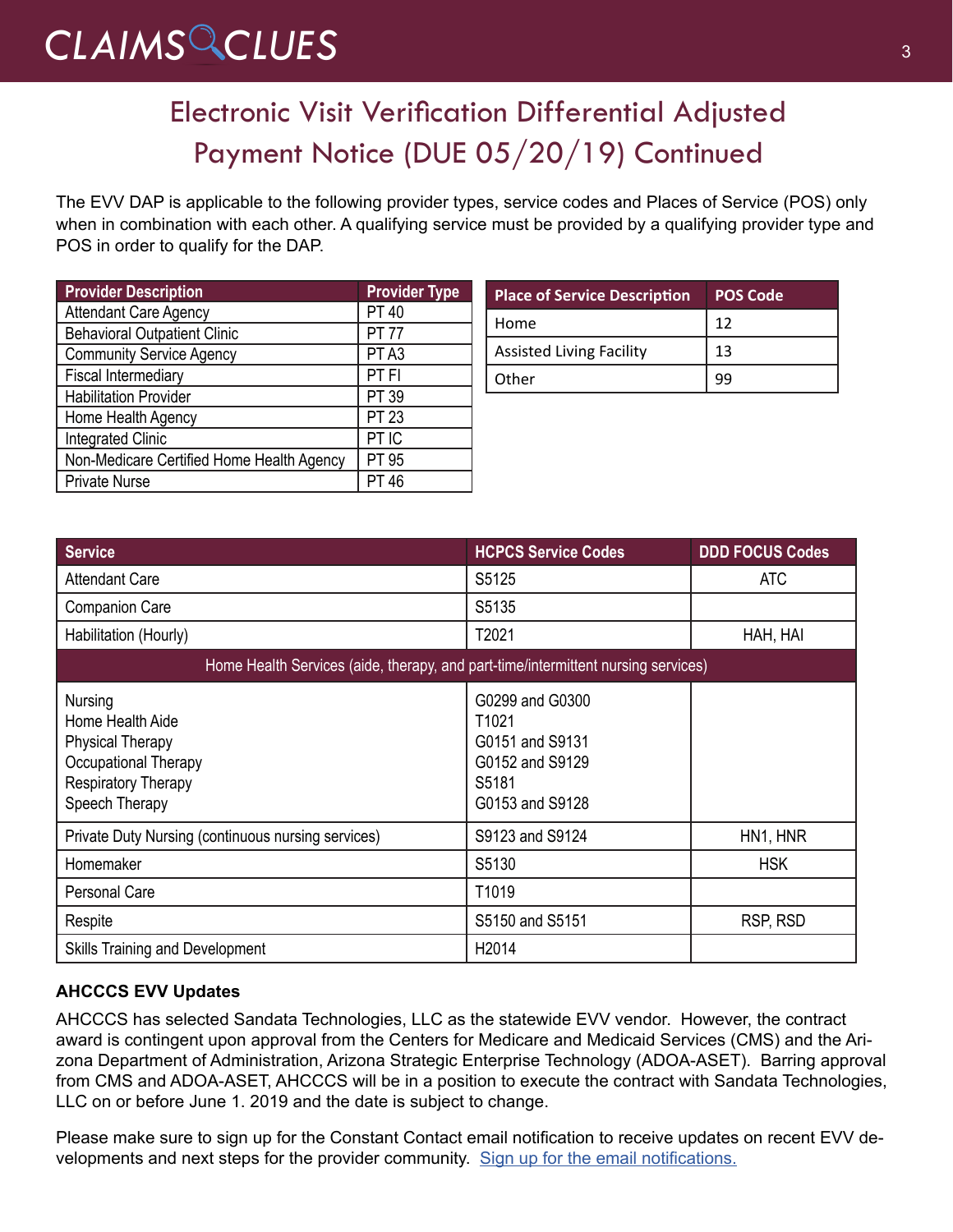## *CLAIMS CLUES* <sup>4</sup>

## Request for Electronic Remittance Advice (ERA) or 835 Transaction Setup (FAQs)

### Q: Who is a candidate for ERA/835?

- A: Information important to note is that an AHCCCS registered provider would receive a remittance advice from AHCCCS as a result of Fee-For-Service (FFS) claims adjudication. To further explain, AHCCCS reimburses providers for services in only two ways:
	- 1. Our AHCCCS health plans directly reimburse providers who subcontract with them and/or provide services to their enrolled members. Each AHCCCS health plan is considered the payer, and providers submit claims for AHCCCS health plan enrolled members directly to the member's AHCCCS health plan.
	- 2. AHCCCS reimburses providers on a FFS basis for services rendered to members eligible for AHCCCS or ALTCS, when they are not enrolled with anAHCCCS health plan. FFS populations include, but are not limited to, members in the Federal Emergency Services (FES) Program, members enrolled in the American Indian Health Program (AIHP), or American Indian members enrolled in a Tribal ALTCS Program. For these members AHCCCS is considered the payer, and providers submit their FFS claims directly to AHCCCS. Members are not enrolled in 'IHS' but in 'AIHP'

On claims for AHCCCS members enrolled with one of our AHCCCS health plans, you would want to contact the health plan regarding their ERA setup requirements. A list of the AHCCCS health plans can be found on our [website](https://azweb.statemedicaid.us/HealthPlanLinksNet/HPLinks.aspx).

If an AHCCCS registered provider is not actively submitting FFS claims to AHCCCS, the provider would not be a candidate for AHCCCS ERA/835 setup.

- Q: Who can request ERA/835 setup?
- A: AHCCCS considers the provider their trading partner and a request for electronic remittance advice (ERA) or 835 transaction setup must come from an authorized individual from within

### the provider's organization; **it cannot be initiated by the provider's clearinghouse, software vendor, or billing service.**

For clarification purposes, the authorized individual must be someone from within the provider's own organization that has the authority to accept the electronic Trading Partner Agreement (TPA) executed from the Community Manager (CM) web portal. Only the provider can accept the TPA as it is a contractual agreement between the provider and AHCCCS. **The provider's CM account activation cannot be done by the provider's clearinghouse, software vendor, or billing service.**

- Q: How do I request ERA setup?
- A: AHCCCS Information Services Division EDI Customer Support is the first point of contact for questions related to electronic transactions or to request transaction setup. The preferred method of contact is email. Note: If providing PHI data, please make sure your email is secured.

All inquiries will result in the assignment of a Service Request or Incident for AHCCCS reporting purposes. Contact information:

Email: [EDICustomerSupport@azahcccs.gov](mailto:EDICustomerSupport%40azahcccs.gov?subject=)

Telephone Number: 602) 417-4451

Hours: 7:00 AM – 5:00 PM Arizona Time, Monday through Friday

- Q: What information does AHCCCS need from a provider requesting ERA/835 setup?
- A: Customer Name Provider Name Customer Email Address AHCCCS 6 digit Provider ID and/or NPI **Provider Tax ID Provider Group ID (if applicable)**

Will the provider be retrieving their own ERA/835 or be using a clearinghouse to retrieve the ERA/835 on the provider's behalf?

If a clearinghouse is to be used, provide the name of that clearinghouse.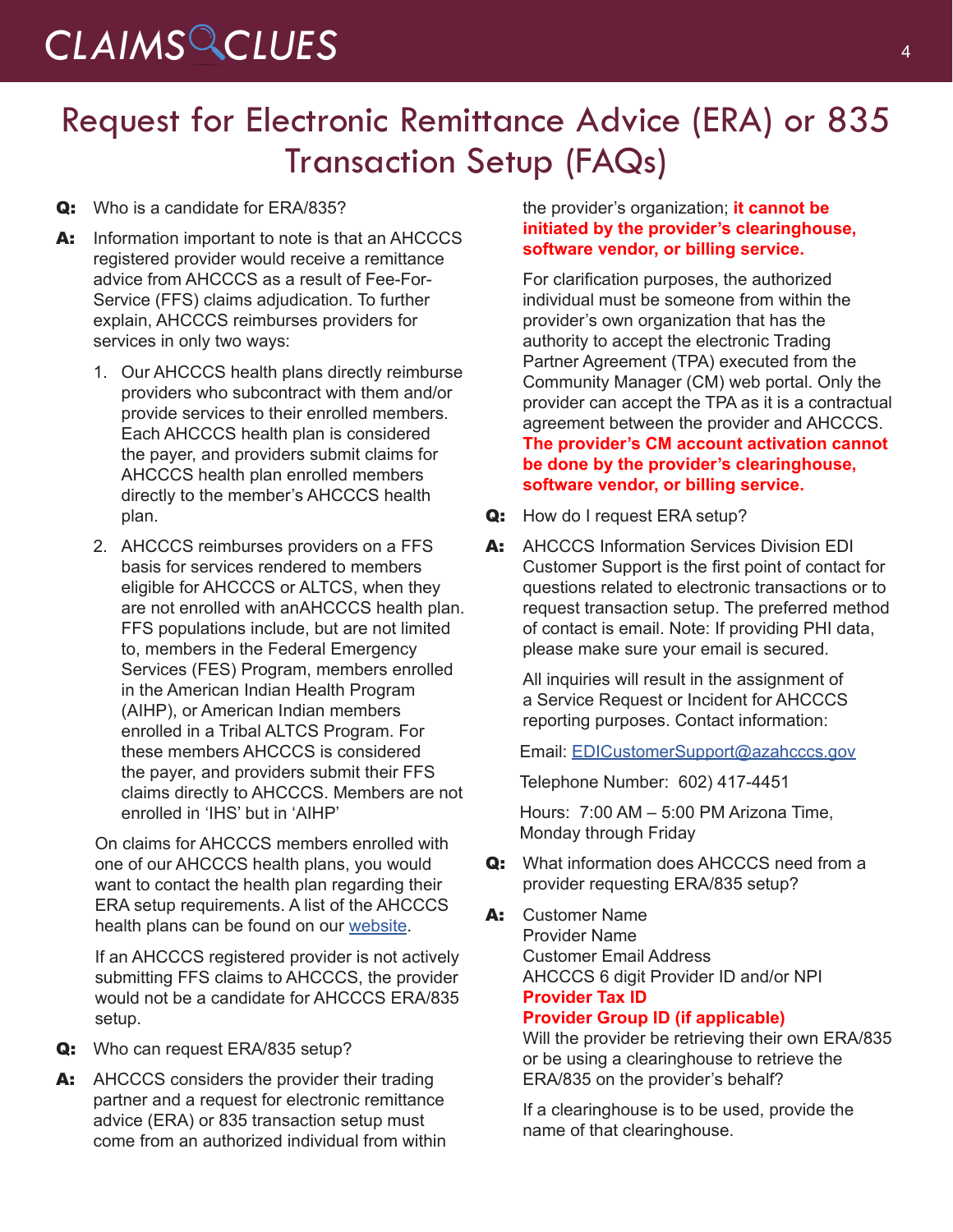# *CLAIMS CLUES* <sup>5</sup>

## Behavioral Health Residential Facility (BHRF) Notification

Effective 4/1/2019, all admissions and continued stays at Behavioral Health Residential Facilities (BHRF) (Provider Type B8) for AIHP and TRBHA members will require authorization.

**• NOTE:** Authorization is NOT required for IHS/638 BHRF Facilities.

All new BHRF admissions will require notification of admission to AHCCCS for initial coverage of up to 5 days of care. During this initial 5 day time frame, the BHRF will be responsible for submitting an Authorization request and ensuring compliance with criteria listed in [AMPM Policy 320-V – Behavioral Health Residential](https://www.azahcccs.gov/shared/Downloads/MedicalPolicyManual/300/320-V.pdf)  [Facilities](https://www.azahcccs.gov/shared/Downloads/MedicalPolicyManual/300/320-V.pdf) and 9 A.A.C.10.

• If the Authorization request and the supporting admission documentation are not received within the initial 5 day time frame, claims may be denied.

Admission documentation that is required for the Authorization request includes:

1. Behavioral health assessment in compliance with 9 A.A.C. 10, to determine Behavioral Health Condition and Diagnosis. Assessment should be recent, and not older than 1 year. Done by a BHP, or by BHT cosigned by a BHP, utilizing standardized instrument that is able to determine the appropriate level of care.

2. Treatment Plan – completed in compliance with 9 A.A.C.10 by the Inpatient/Outpatient or TRBHA Treatment Team. Included in the plan should be an intervention specifying the BHRF level of care as necessary for the member as a least restrictive level of care required to treat the Behavioral Health Condition, identified in the Assessment. This plan shall not be older than 3 months from the request submission date.

**NOTE:** All criteria for admission still must be met from the date of admission.

For members currently in a BHRF, the facility must submit an authorization request to get the continued stay authorized by 5/31/2019. Criteria for admission and continued stay will be detailed in the new [AMPM](https://www.azahcccs.gov/shared/Downloads/MedicalPolicyManual/300/320-V.pdf)  [Policy 320-V – Behavioral Health Residential Facilities](https://www.azahcccs.gov/shared/Downloads/MedicalPolicyManual/300/320-V.pdf). Specific authorization submission and documentation procedures will be available on the FFS web page on the AHCCCS web site. Please look for upcoming notifications on training opportunities that will be available on the FFS web page.

Prior Authorization Requests shall be submitted on the AHCCCS Online [Provider Portal](https://www.azahcccs.gov/PlansProviders/FeeForServiceHealthPlans/PriorAuthorization/submissionprocess.html
). Please see:

For guidelines related to requirements for prior authorization and its accompanying documentation, please refer to our [website](https://www.azahcccs.gov/PlansProviders/FeeForServiceHealthPlans/PriorAuthorization/requirements.html).

## 3D Mammograms

Beginning June 1, 2019, AHCCCS will be adding 3D Mammogram Tomosynthesis as a covered service subject to Prior Authorization (PA) requirements, as determined by each AHCCCS health plan. Providers rendering this service to AHCCCS Fee for Service (FFS) plan members should refer to the FFS Authorization web page for authorization criteria and submission requirements. FFS Authorization [web page](https://www.azahcccs.gov/PlansProviders/FeeForServiceHealthPlans/PriorAuthorization/requirements.html). Applicable CPT Codes:

- 77061 Diagnostic digital breast tomosynthesis; unilateral
- 77062 Diagnostic digital breast tomosynthesis; bilateral
- 77063 Screening digital breast tomosynthesis, bilateral (List separately in addition to code for primary procedure)

Beginning June 1, 2019, AHCCCS will be adding 3D Mammogram Tomosynthesis as a covered service with Prior Authorization (PA) requirements.

Please note that AHCCCS is not creating medical necessity criteria through an AMPM update, and the health plans can utilize prior authorization criteria based on national standards if they chose to apply PA to this service.

Applicable CPT Codes:

- 77061 Diagnostic digital breast tomosynthesis; unilateral
- 77062 Diagnostic digital breast tomosynthesis; bilateral
- 77063 Screening digital breast tomosynthesis, bilateral (List separately in addition to code for primary procedure)